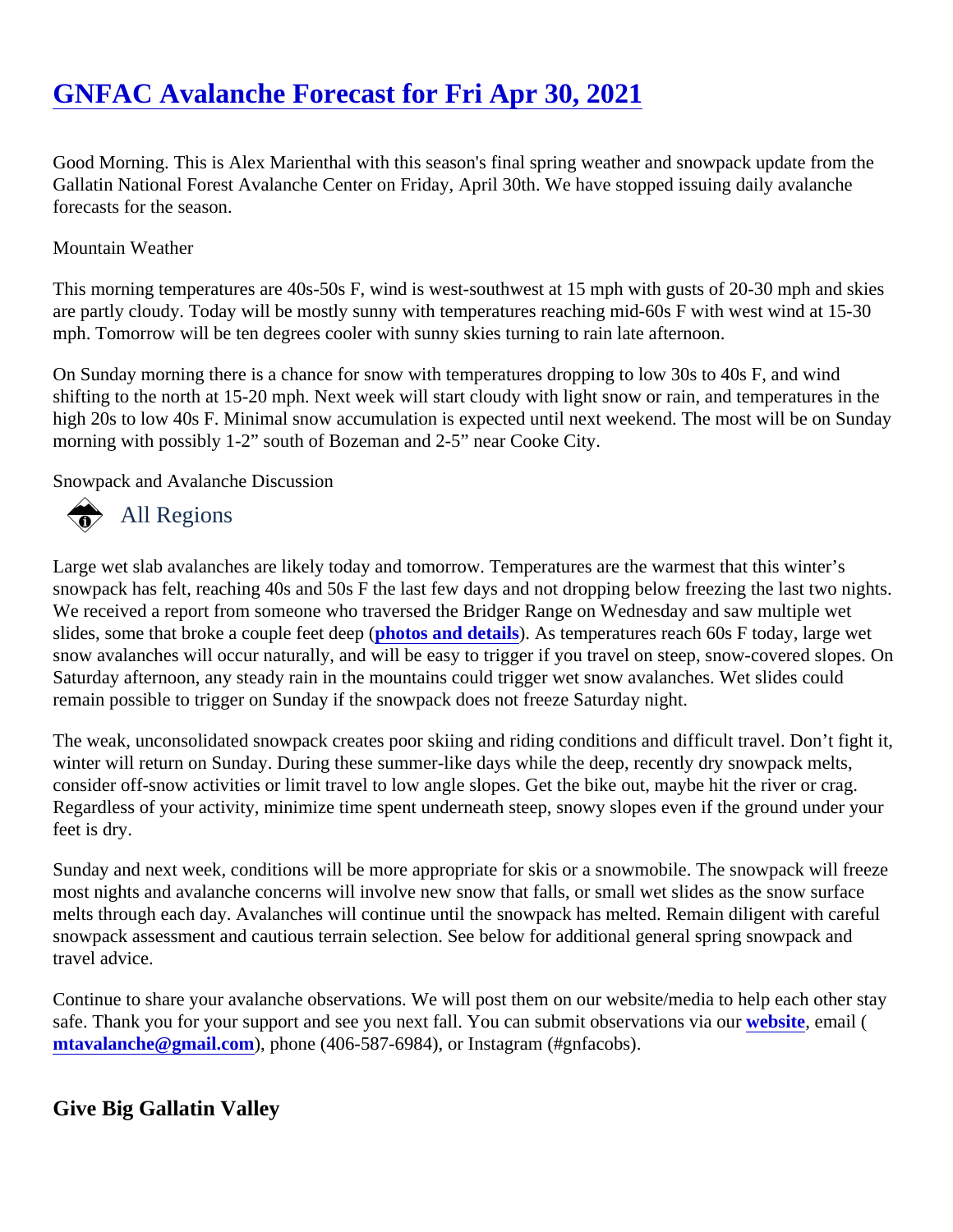[Give Big Gallatin Valley](https://www.givebiggv.org/organizations/friends-of-gnfac) is May 6<sup>th</sup> –7<sup>th</sup>. The Friends of the Avalanche Center are participating again this year and want to thank all of you for your support.

## Announcements, Education and Events

Bridger Bowl is closed, and backcountry conditions existeo). There is no avalanche mitigation or ski patrol rescue. Please stay clear of work areas, snowmobiles, chair lifts and other equipment.

## GENERAL SPRING SNOWPACK AND TRAVEL ADVICE

Spring weather can be highly variable and create a mix of avalanche problems. Snow conditions land and stated and stated and stated and stated with and stated and stated with and stated and stated with  $\frac{1}{2}$ change drastically from day to day or hour to hour. Anticipate rapid change and plan accordingly. Abundant snowfall over the winter with more spring snow to come makes avalanches possible into summer.

### NEW SNOW AND WIND LOADED SLOPES

Spring storms are notorious for depositing heavy amounts of snow in the mountains. Even with a deep and generally stable snowpack throughout the advisory area, heavy and rapid loads of new snow will decrease [stability.](https://www.mtavalanche.com/taxonomy/term/309) The main problems to look out for are avalanches breaking within the new snow, wind slabs, and loo snow avalanches. The likelihood of triggering an avalanche spikes during and immediately after snowstorms. New snow instabilities tend to stabilize quickly, but it's a good idea to give fresh snow a day to adjust before hitting big terrain. New snow instabilities can be challenging to assess, and spring storms bond to old snow differently across aspects and elevations. Conservative terrain selection is essential during and immediately following storms. Avoid wind-loaded slopes and slopes steeper than 35 degrees for 24-48 hours after new snow and wind.

New snow can quickly change from dry to wet on a spring day stability can decrease rapidly with above freezing temperatures or brief sunshine. New snow may bond well early in the morning and then detaily later. Wet loose slides are likely during the first above freezing temperatures or sunshine immediately after a storm. Anticipate changes in snow ability as you change spector elevation and over the course of the day. An early start is always an advantage. Be ready to change plans or move to safer terrain at the first signs of decreasing tability.

#### WET SNOW AVALANCHES

Spring and wet snow avalanches go hand-in-hand. Above freezing temperatures, rain, and/or intense sunshir cause the snow to become wet and weak and make wet avalanches reasy tor release naturally. Conditions tend to become most unstable when temperatures stay above freezing for multiple days and night a row. Avoid steep terrain, and be aware of the potential for natural wet avalanches in steep terrain above yo you see:

- Heavy rain,
- Above freezing temperatures for more than 24 hours,
- Natural wet avalanches,
- Rollerballs or pinwheels indicating a moist or wet snow surface,
- Or if you sink to your boot top in wet snow.

In general, if the snow surface freezes solid overnight, the snowpack will be stable in the morning bilityd will decrease through the day as snow warms up. The snow surface hardness, rate of warming, duration of